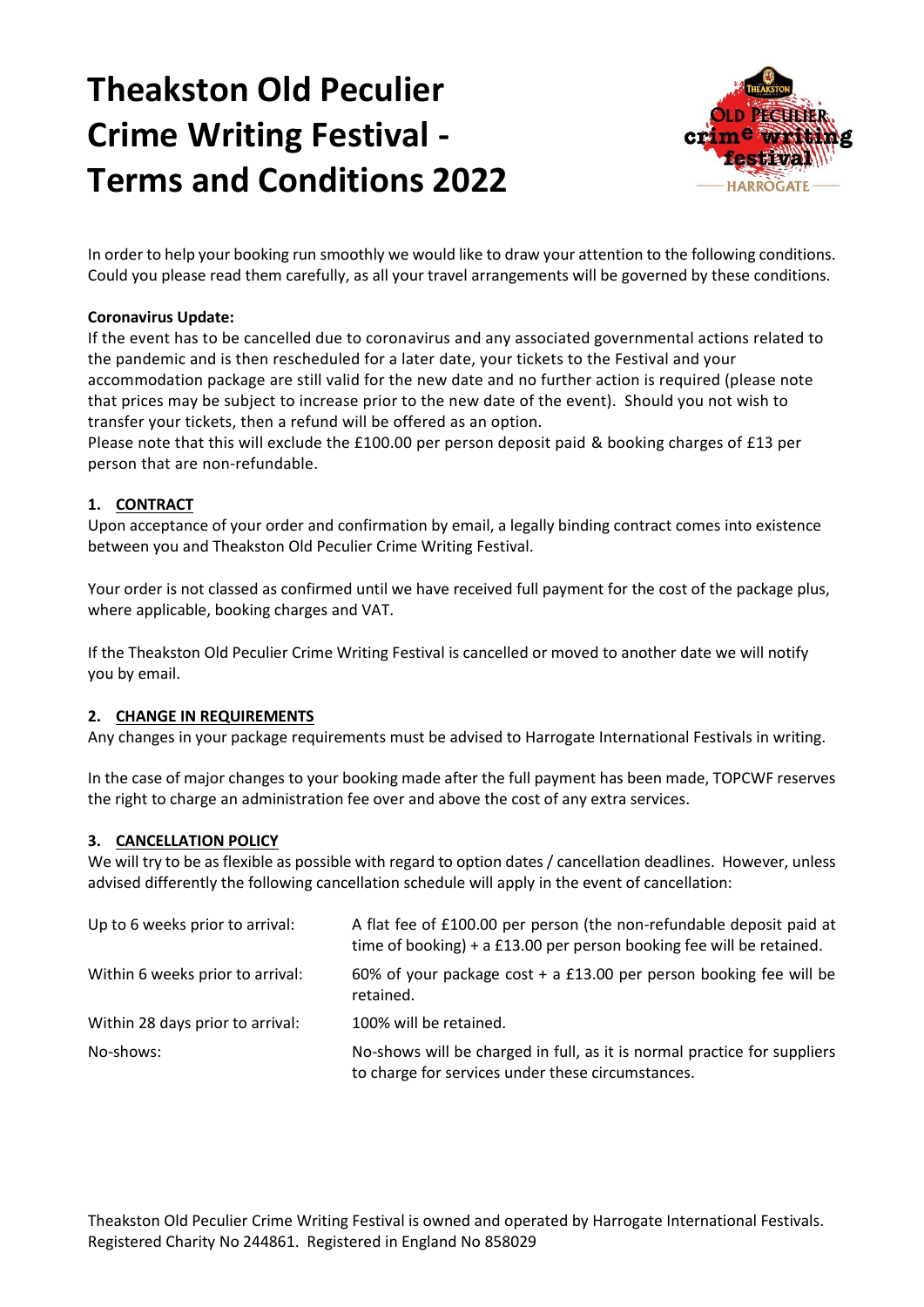# **4. PRICING**

The prices quoted are gross and based on tariffs and taxes currently in force. TOPCWF reserves the right to make any adjustments to these prices arising from any change in VAT and tax rates and tariffs or seasonal supplements at any time until the services are fully paid for.

# **5. INVOICING/PAYMENT TERMS**

Any changes made after the final invoice has been issued will be taken into account in a supplementary invoice or credit note that will be sent to you by e-mail. Payment of any supplementary invoices or outstanding balance must be made by credit/debit card.

#### **6. PAYMENT METHODS**

All payments should be sent in Pounds Sterling.

Payment can also be made by credit/debit card (charges will apply). Please note we do not accept American Express.

Payment can be made by bank transfer directly to our account held at:

HSBC Bank PLC Prospect Crescent Harrogate Account no. 51422294 Sort code: 40-23-12

If you are processing payment via BACs from a foreign account, please ensure that charges are taken into consideration. This varies dependant on currency and bank accounts.

Please contact the Festival office on 01423 562303 to obtain any further bank details you may require to process international payments.

### **7. ADMISSION**

TOPCWF is an inclusive Festival. We operate a zero tolerance policy towards anyone who engages in abuse of any kind, including, but not limited to, abuse of volunteers or staff, or sexual or racial harassment.

Any guests who are asked to leave the Festival, or are refused entry, will not be offered a refund.

#### **8. LIABILITY**

All Festival guest appearances may be subject to change without notice. In the event of changes having to be made to guest appearances, or non-appearances, no refunds for weekend break packages or weekend rover packages will be offered.

TOPCWF do not accept liability for loss or damage that is caused by any event or circumstances beyond our reasonable control.

TOPCWF will not be responsible for loss, damage or injury to any person or their property.

Should TOPCWF be deemed to be responsible for loss, damage or injury then any damages due will be limited to the maximum public liability insurance cover held by TOPCWF at the time.